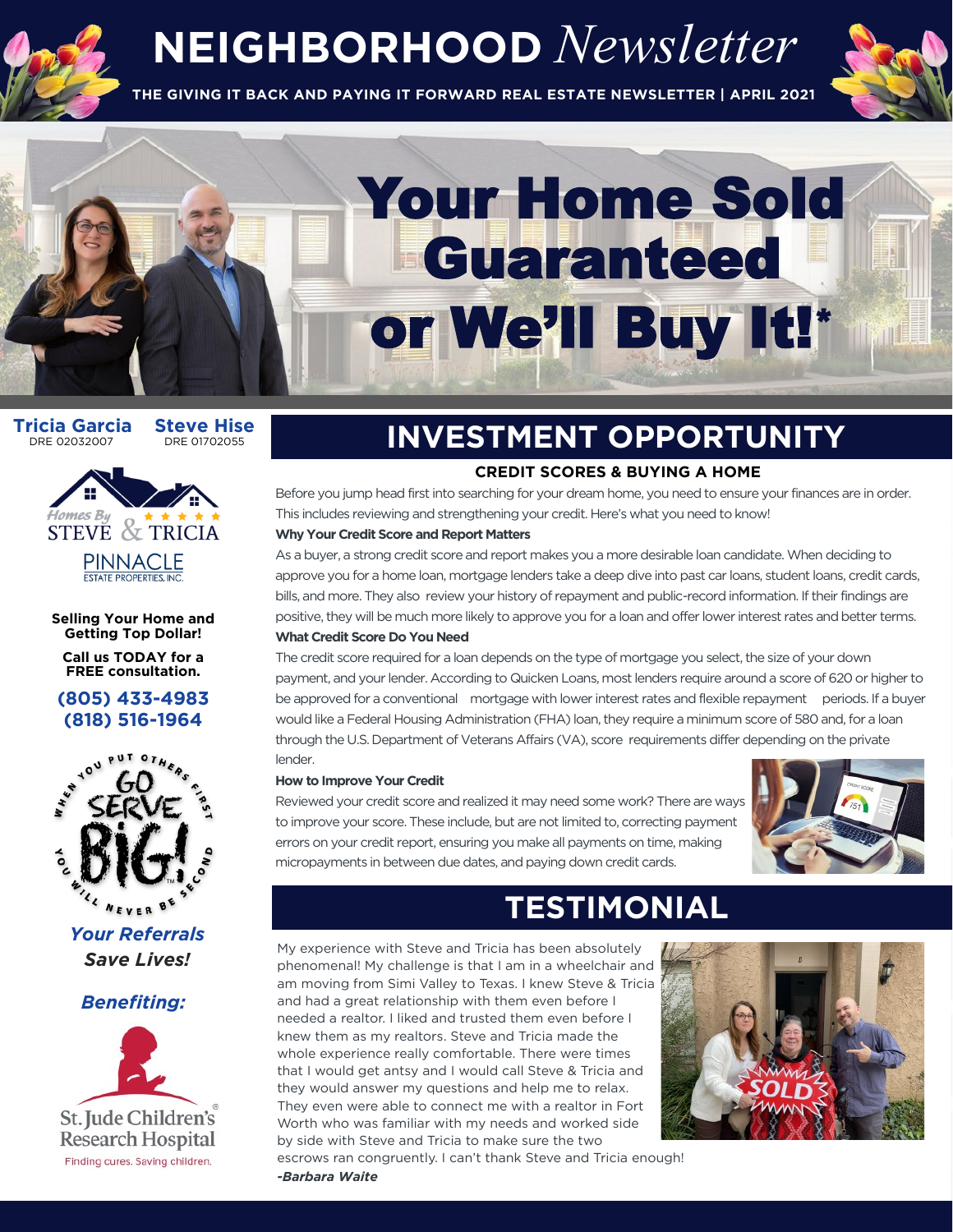#### **MARKET WATER**<br>The Marketin Watchester Watchester Watchester **Each segment below represents approximately 25% of the market ordered by price.**

## **SIMI VALLEY, CA 93063**

This week the median list price for Simi Valley, CA 93063 is \$749,000 with the market action index hovering around 86. This is less than last month's market action<br>index of 87. Inventory has hold steady at or around 26. index of 87. Inventory has held steady at or around 26.



| <b>Median Price</b> | Sq. Ft. | <b>Lot Size</b>     |
|---------------------|---------|---------------------|
| \$1,024,974         | 2,663   | $0.25 - 0.5$ acre   |
| \$795,000           | 2,090   | 8,000 - 10,000 sqft |
| \$725,000           | 1,934   | 6,500 - 8,000 sqft  |
| \$149,900           | 1,613   | $0 - 4,500$ sqft    |
|                     |         |                     |

## **THOUSAND OAKS, CA 91360**

This week the median list price for Thousand Oaks, CA<br>91360 is \$912,450 with the market action index hovering around 79. This is an increase over last month's market action index of 77. Inventory has held steady at or around



| \$1,525,000 | 3,173 | $0.25 - 0.5$ acre   |
|-------------|-------|---------------------|
| \$950,000   | 2,250 | $0.25 - 0.5$ acre   |
| \$849,000   | 1,862 | 8,000 - 10,000 sqft |
| \$6724,499  | 1,721 | 8,000 - 10,000 sqft |

#### **REAL-TIME MARKET PROFILE**

| Median List<br>Price          |  | \$749,000   |
|-------------------------------|--|-------------|
| Per Square<br>Foot            |  | $-$ \$353   |
| Days on<br>Market             |  | 0           |
| Price<br>Decreased            |  | 8%          |
| Price Increased               |  | $0\%$       |
| Relisted                      |  | 4%          |
| Inventory                     |  | -26         |
| Median Rent                   |  | $-$ \$3,075 |
| Most<br>Expensive             |  | \$1,325,000 |
| l east<br>Expensive           |  | \$135,000   |
| <b>Market Action</b>          |  | 86          |
| <b>Strong Seller's Market</b> |  |             |
|                               |  |             |

#### **REAL-TIME MARKET PROFILE**

| Median List<br>Price          |  | $\sim$ \$912,450 |
|-------------------------------|--|------------------|
| Per Square<br>Foot            |  | \$448            |
| Days on<br>Market             |  | $-11$            |
| Price<br>Decreased            |  | $.21\%$          |
| Price Increased               |  | 4%               |
| Relisted                      |  | 13%              |
| Inventory                     |  | 24               |
| Median Rent                   |  | \$3,250          |
| Most<br>Expensive             |  | \$1,999,995      |
| l east<br>Expensive           |  | \$635,000        |
| <b>Market Action</b>          |  | 79               |
| <b>Strong Seller's Market</b> |  |                  |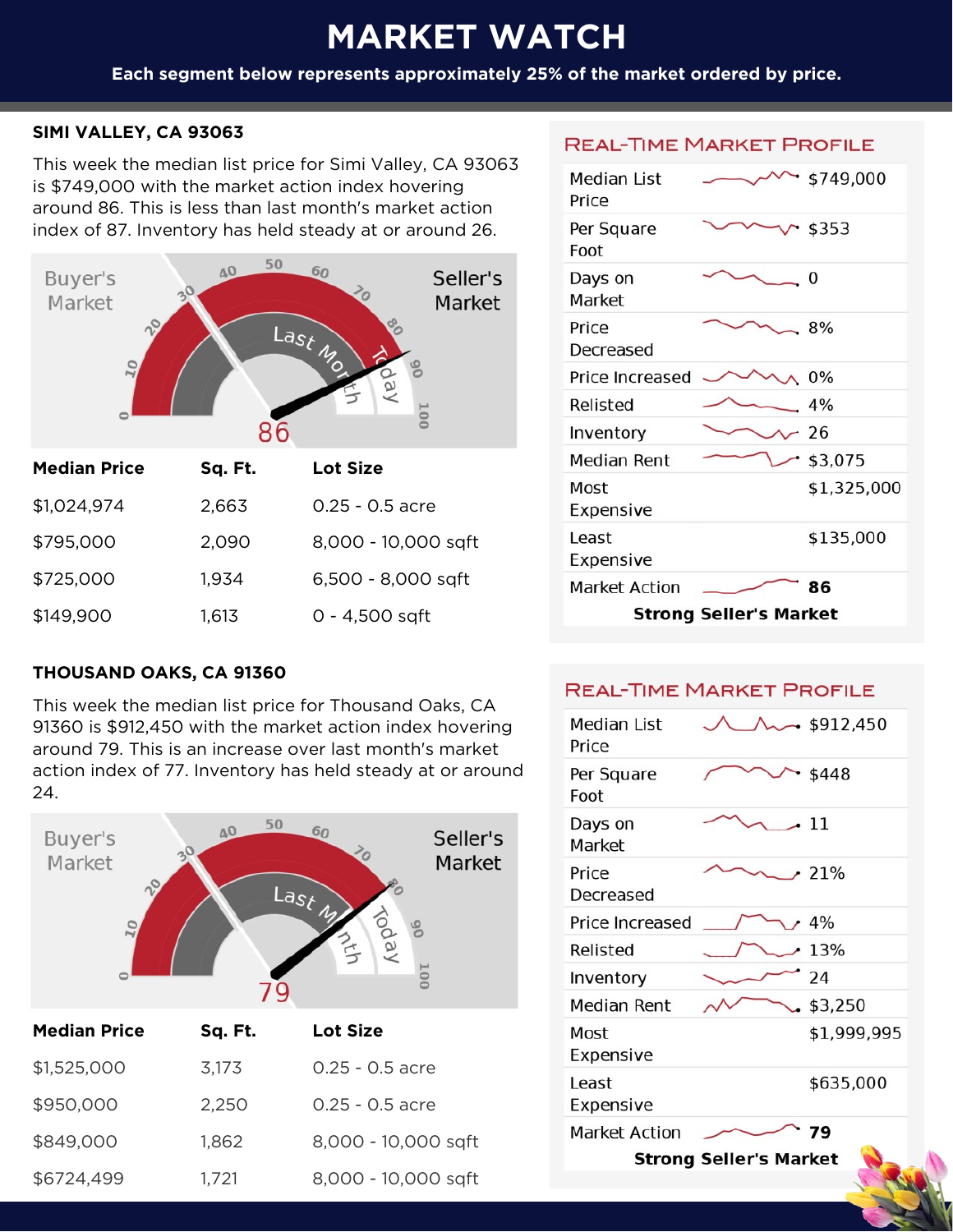# **HEALTH TIPS**

Healthy living involves more than physical health, it also includes emotional or mental health. The following are some mental or mental or mental health and well-being. ways people can support their mental health and well-being.

#### **Tips:**

- Get enough sleep daily; those 18 and above need 7-9 hours<br>of sleep. Elderly people need about 7-9 hours but do not sleep as deeply and may awaken at night or wake early, so naps (like kids need) allow them to accumulate the total of 7-9 hours of sleep. 7-9 hours of sleep.
- Take a walk and reflect on what you see and hear at least<br>several times per week. several times per week.
- Try something new and often (eat a new food, try a different route to work, go to a new museum display).
- Do some mind exercises (read, do a puzzle occasionally during the week). during the week).
- Try to focus on a process intensely and complete a<br>segment of it over 1 to several hours, then take a break and segment of it over the constantions, then take and call and do something relaxing (walk, exercise, short nap).
- Plan to spend some time talking with other people about different subjects.
- Try to make some leisure time to do some things that interest you every week (hobby, sport). interest you every week (hobby, sport).
- Learn ways to say "no" when something occurs that you do not want to do or be involved with.
- Have fun (go on a trip with someone you love, go<br>shopping, go fishing; do not let vacation time slip away). shopping, go fishing; do not let vacation time slip away).
- Let yourself be pleased with your achievements, both big and small (develop contentment). and small (develop contentment).
- Have a network of friends; those with strong social support systems lead healthier lives.
- Seek help and advice early if you feel depressed, have<br>suicidal thoughts, or consider harming yourself or others. suicidal thoughts, or consider harming yourself or others.
- People taking medicine for mental health problems should<br>not stop taking these medications, no matter how "well" they feel, until they have discussed their situation with their they feel, until they have discussed their situation with their<br>prescribing doctor(s). prescribing doctor(s).

# **RECENT TEAM ACTIVITY**









#### **22133 West Anderson Dr,** 4 Beds. 4 Bath. 2069 sq ft. Newly Built.

 $\sum_{i=1}^{n}$ 

### **30000 Hasley Canyon #87,**

2 Beds. 2 Bath. 1400 sq ft. Largest lot in the community Largest lot in the community

|  | 10235 Oklahoma Ave #2,<br>Chatsworth |
|--|--------------------------------------|
|--|--------------------------------------|

**Z** Bed. 3 Bath. 1616 sq ft. Constructed in 2005. Newer Kitchen Remodel

**2170 Burrell, Simi Valley** Recently remodeled kitchen. and bathrooms

## **MAINTENANCE TIP**<br>Getting Your Home Ready To Sell - A Good First Impression Can Help Sell Your Home

#### **Getting Your Home Ready To Sell – A Good First Impression Can Help Sell Your Home** *Your Homes Exterior Creates the Prospective Buyer's First Impression*

Since the exterior of your home is the first thing a prospective buyer sees, a little time and effort and make a big difference in the impression your home creates and pay big dividends when the sale is made. If you would consider painting the house before showing it. A new paint job, well done, will normally enhance the sale value a good deal more than the cost of paint. If your home's exterior looks clean, orderly and in good repair, that's the first impression your home will convey. of paint. If your home's exterior looks clean, orderly and in good repair, that's the first impression your home will convey.

*A Spotless Interior Will Reinforce Your Home's Good First Impression* unnecessary items in a closet and storage areas or hold a garage sale. Eliminate clutter and your home will look more spacious - an important selling point. Consider painting walls and replacing carpet if cleaning doesn't do the trick. It is also important to keep light in mind when you show your home. Good lighting will make your home seem cheery and spacious. show your home. Good lighting will make your home seem cheery and spacious.

#### *Over-Improving Doesn't Pay*

Don't plan major improvements on your home. Most homebuyers want to make their own major changes. You are usually wiser to sell them the potential - at a price they can afford. Remember, your real estate agent has the expe successful close. If you've followed the quidelines provided, you know you have already done your part by making sure your home creates a successful close. If you have followed the guidelines provided, you have already done you have you have already done you have already done you have already sure you have created and the sure your home creates and the guide  $\mathcal{G}$  first impression.